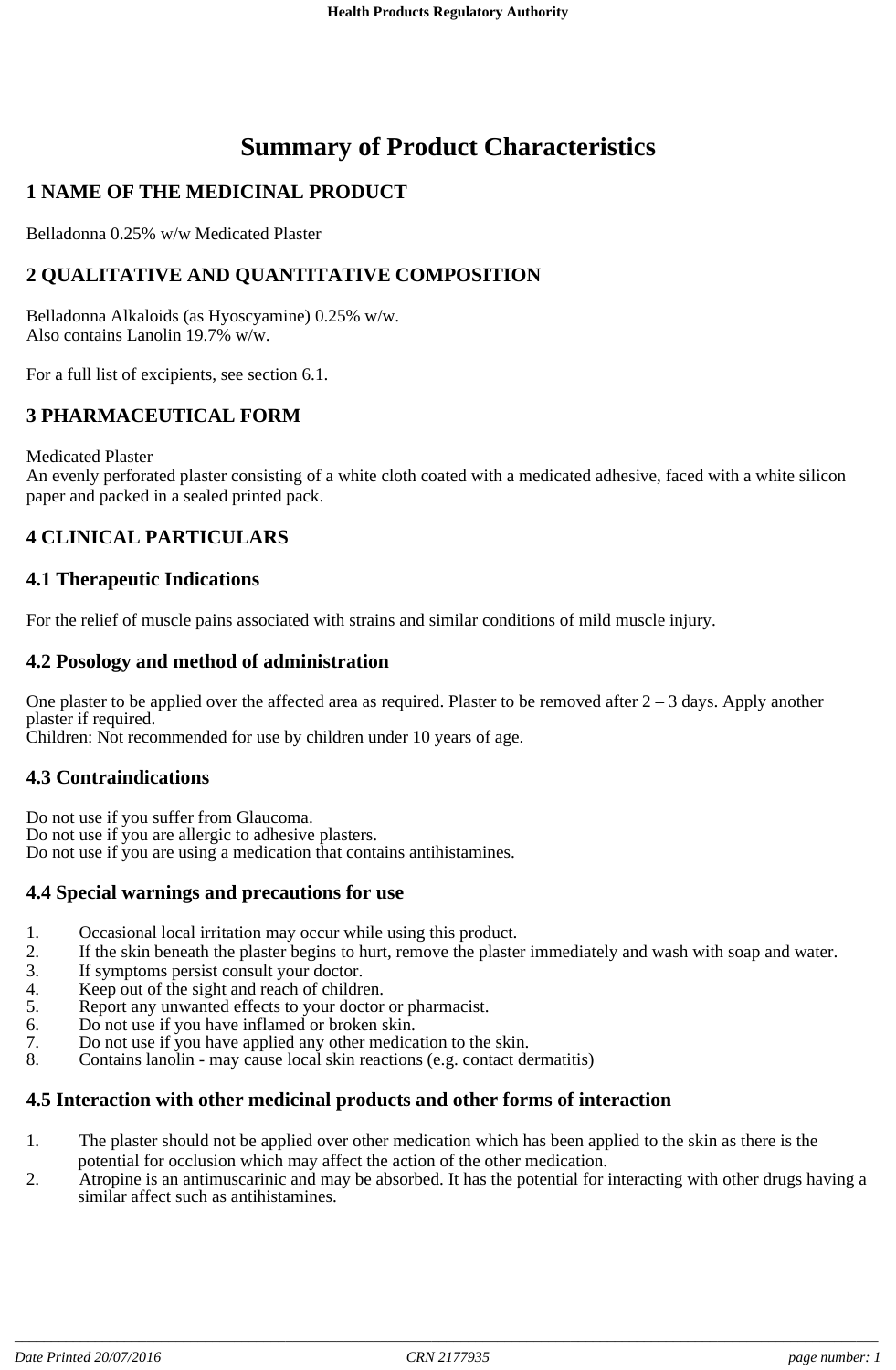### **4.6 Fertility, pregnancy and lactation**

Not recommended for use by pregnant women, nursing mothers. Systemic dosing, (oral, SC etc) of Atropine is contra-<br>indicated in pregnant and lactating women. Systemic absorption of active from the topical patch is not meas

#### **4.7 Effects on ability to drive and use machines**

Not applicable.

#### **4.8 Undesirable effects**

May cause local irritation.

#### **4.9 Overdose**

Over dosage from adhesive plaster is rare. If over dosage does occur it should be treated as for Atropine poisoning.

### **5 PHARMACOLOGICAL PROPERTIES**

#### **5.1 Pharmacodynamic properties**

Atropine is an antimuscarinic alkaloid with both peripheral and central actions.

#### **5.2 Pharmacokinetic properties**

There is minimal systemic absorption of Atropine from a self-adhesive plaster applied to the skin.

#### **5.3 Preclinical safety data**

None.

### **6 PHARMACEUTICAL PARTICULARS**

### **6.1 List of excipients**

Adhesive base Lanolin Pale Crepe Rubber Partially hydrogenated wood resins Corn Starch Kaolin 2,5, di-tert-amylhydroquinone

Plaster Flannelette

### **6.2 Incompatibilities**

Not applicable.

### **6.3 Shelf life**

3 years. See section 4.2 for in-use information.